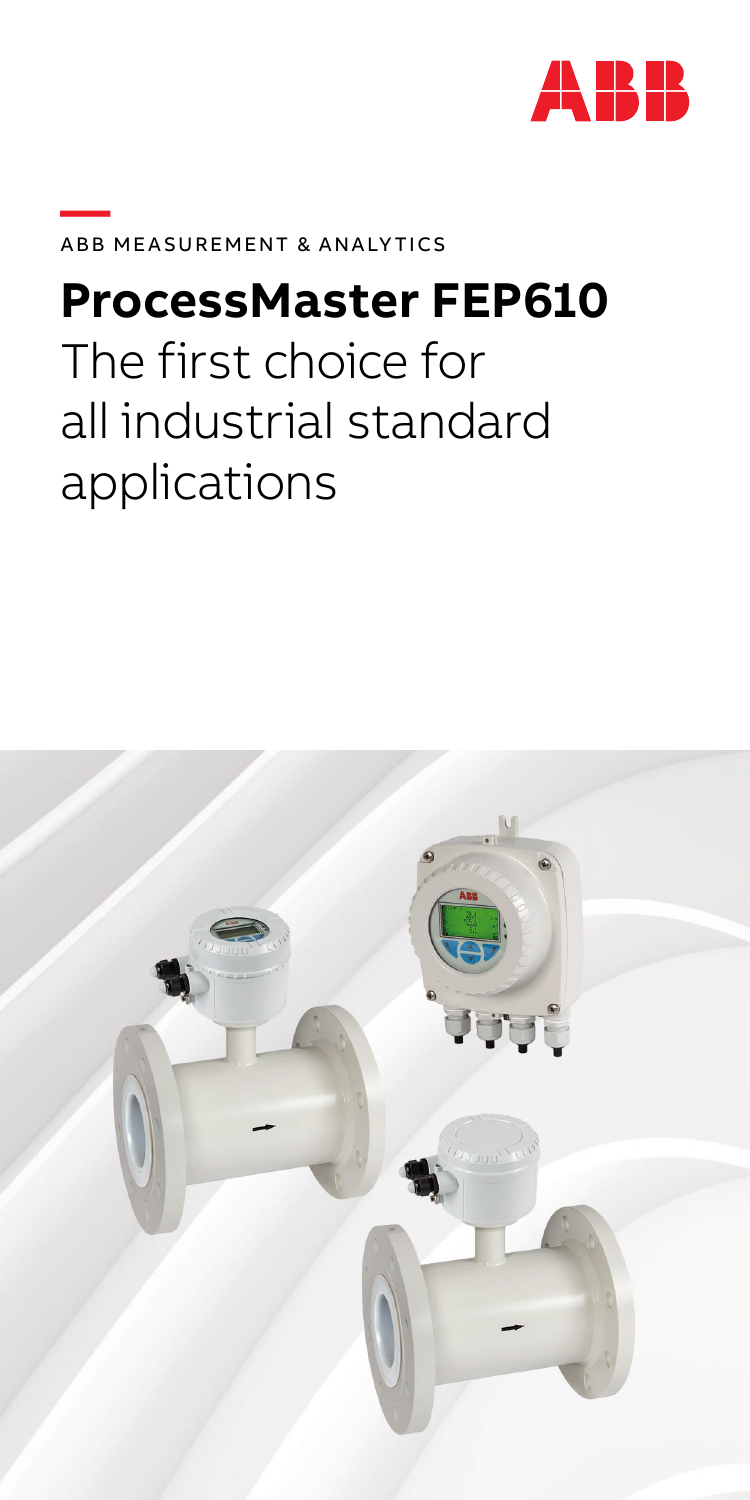## **— ProcessMaster FEP610**  Ideally suited for all industrial standard applications

#### **Versatile, cost effective, tailored to your application**

ProcessMaster FEP610 offers robust, cost effective flow measurement with the industry's widest range of liners, electrodes and sizes to meet the needs of all industrial standard applications. The ProcessMaster features the common measurement products operating concept with a high degree of performance and reliability, enabling a long service life. Available as an integral or remote mount design system – with or without local LCD display. All versions use a common transmitter with easy to understand diagnostic messages for improved operator efficiency.

#### **Easy, quick and safe start-up**

- Employing SensorApplicationMemory, on initial installation, the self-configuration sequence automatically replicates all device and calibration data into the transmitter
- Secure storage of calibration and application specific data
- Quick change-out of transmitter without reprogramming



### **ProcessMaster FEP610 features all functions required: No more and no less**

Easily customizable output signals

- Analog output
- Two fully configurable digital outputs (for example as pulse or frequency or status output)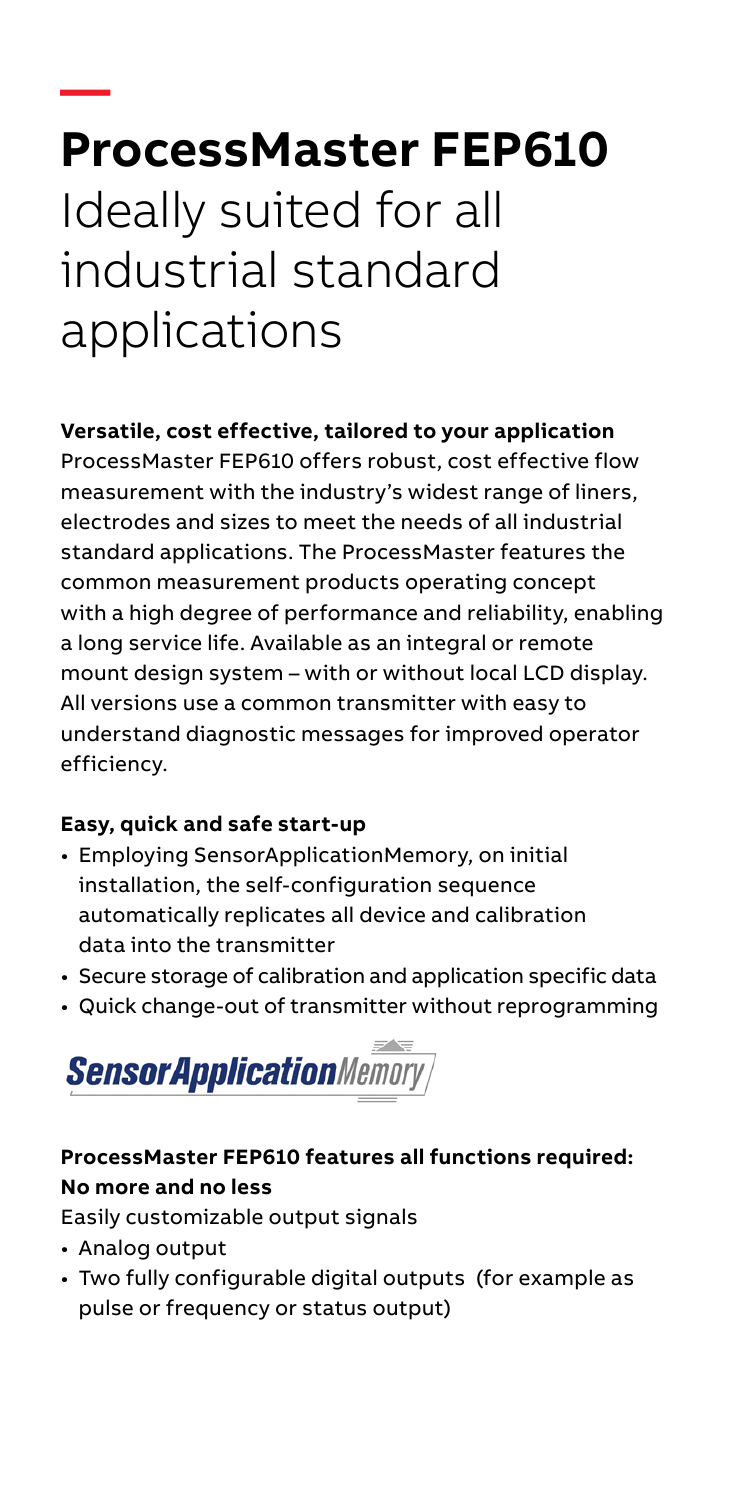## **— ProcessMaster FEP610**  The first choice for all industrial standard applications

ProcessMaster FEP610 is the new flowmeter for standard applications in sectors such as chemical industry, energy, industrial waste, pulp and paper and mechanical engineering

| Key features at a glance |                                                                   |
|--------------------------|-------------------------------------------------------------------|
| Nominal diameter         | DN 3 to 2000 ( $\frac{1}{10}$ to 80 in.)                          |
| Nominal pressure         | PN 10 to 40, Cl 150 to 300                                        |
| Flange connection        | Flange acc. to DIN/EN, ASME, JIS, others                          |
| l iner                   | Hardrubber, Softrubber, PTFE,<br>PFA, ETFE                        |
| <b>Protection class</b>  | IP 67 or IP 68                                                    |
| Fluid temperature        | up to 130 °C (266 °F)                                             |
| Inputs / Outputs         | 1 x analog (4 to 20 mA)<br>2 x digital output, fully configurable |
| Accuracy                 | $0.5%$ of rate                                                    |
| Process diagnosis        | Empty pipe detection                                              |

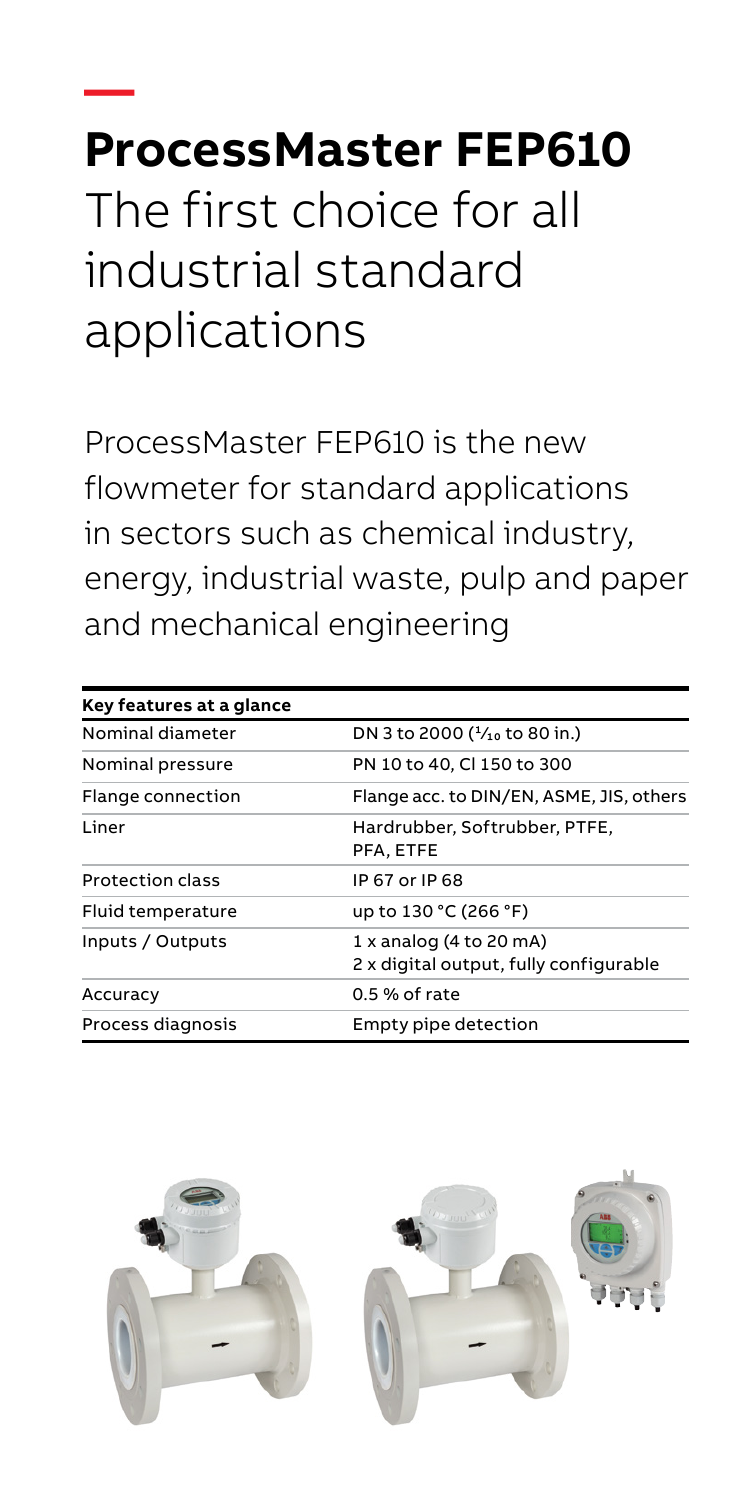### **— Proven technology**  ABB's common look and feel

Simplified operation, maintenance and training – a common user experience

#### **Powerful and flexible transmitter**

- Easy Set-up guides the operator step by step through the configuration
- Automatic polling of relevant parameters
- User-friendly interface for simplified data entry
- Identical menue structure across products
- Through-the-glass control allows for operation even in harsh environmental conditions
- Backlit, rotateable LCD display
- Configurable display pages
- Multiple languages integrated

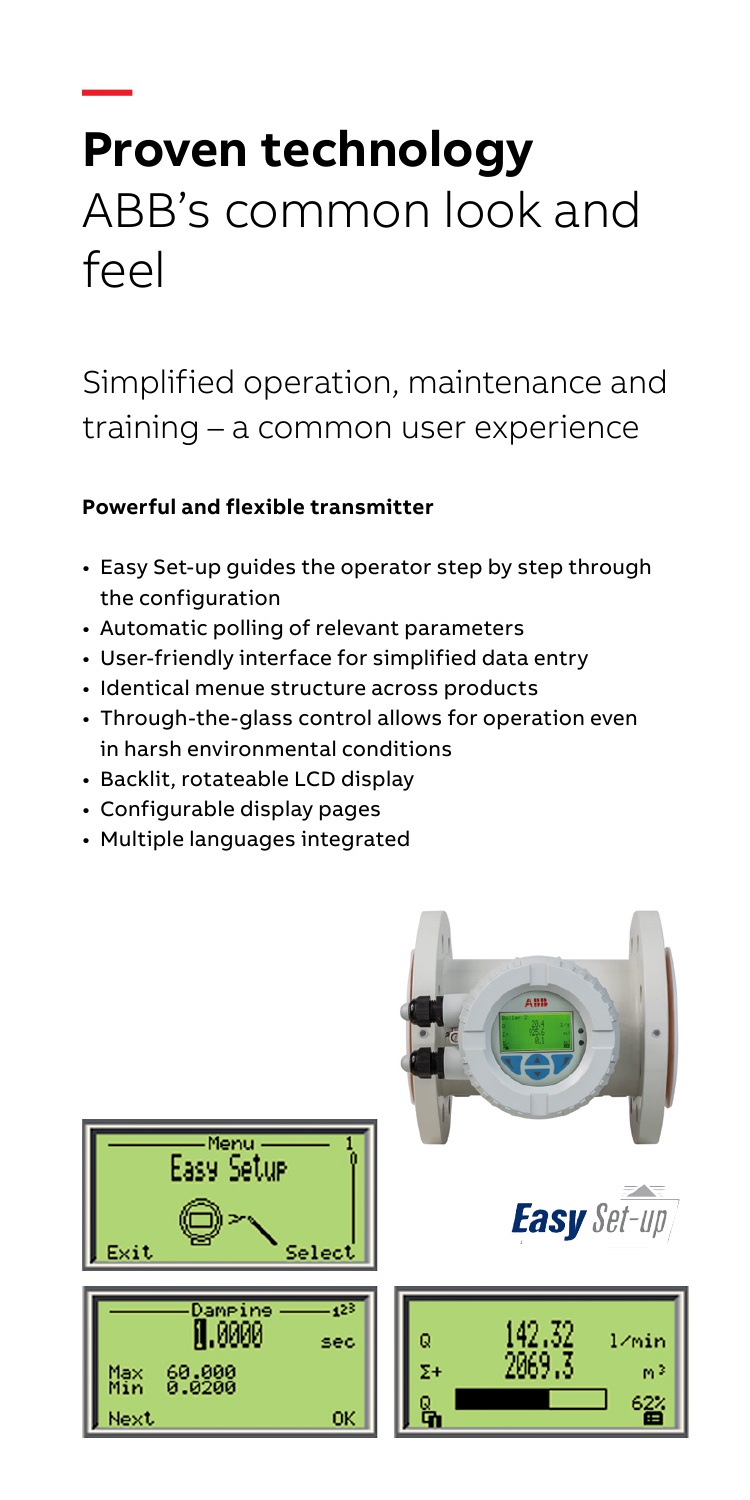# **— One transmitter electronic fits all design types**  Simplified stock keeping

### Eliminating the opportunity for errors

#### **Your benefits**

- Universal wide-range power supply the perfect solution from 24V AC/DC to 264V AC
- Transmitter with or without LCD display without display – the ideal solution if a local display is not needed and the configuration does not need to be changed
- Integral mount design or remote mount design the perfect fit for your application

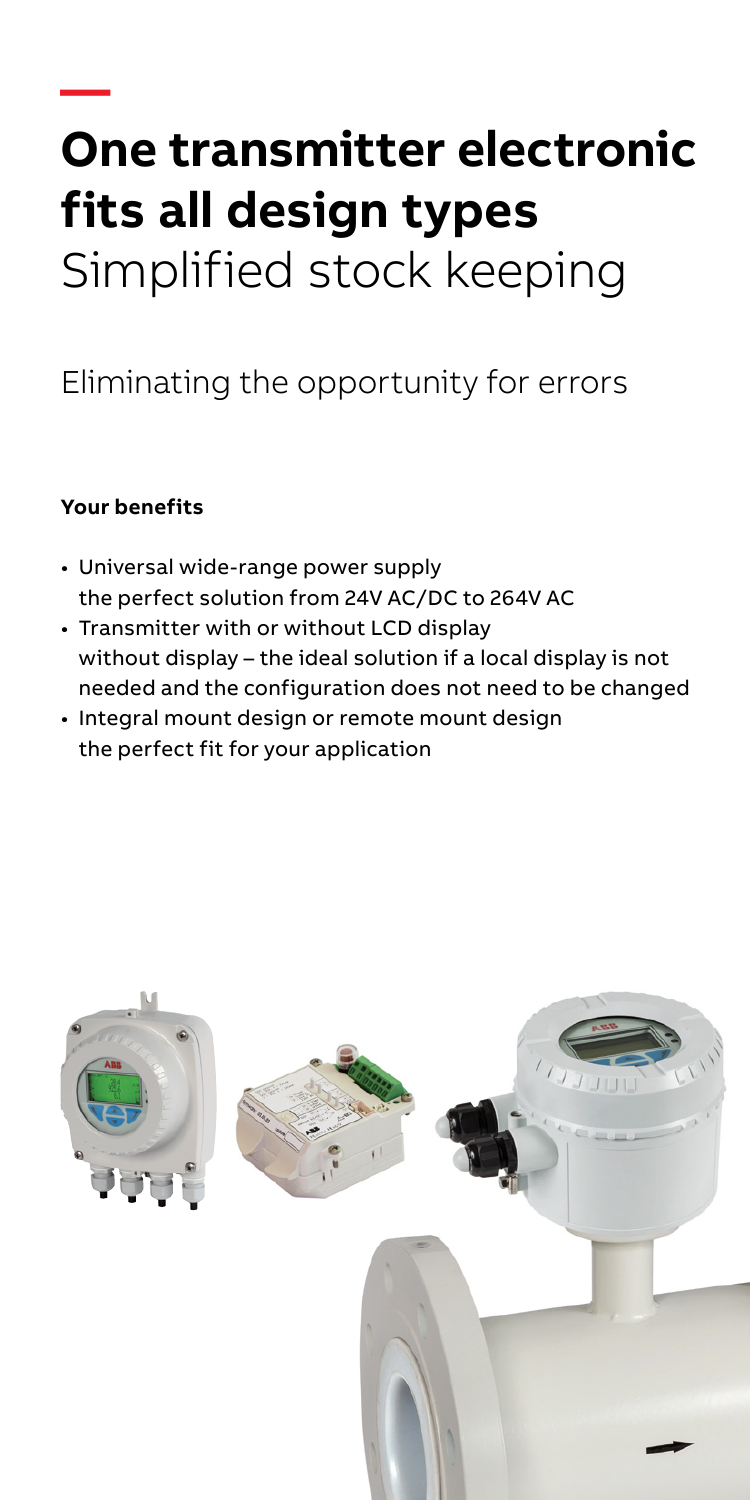### **— Easy to understand diagnostics for improved operator efficiency**

Easy training

#### **Keep your process up and running**

- Continuous monitoring of sensor and transmitter integrity and process conditions
- Clear text messages for fast and efficient error handling
- Test signals to check proper functioning of the I/Os without the need for flow
- Access to diagnostic functions utilizing DTM technology
- Easy to verify based on fingerprint technology
- Service interval monitoring for a timed notification





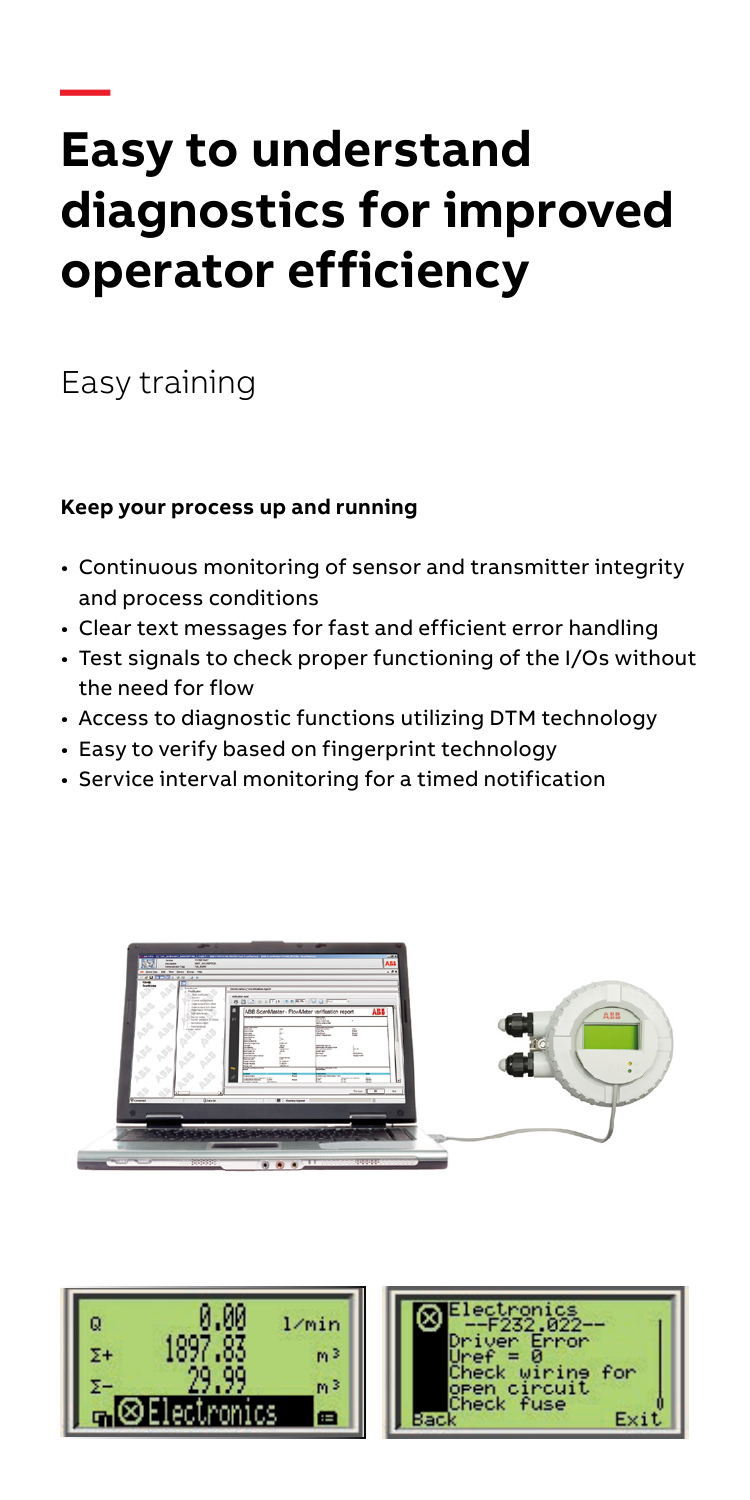### **— Robust sensor design for rough environmental conditions**

Proven technology

#### **Resistant to environmental- and weather conditions**

- Hermetically sealed flow sensor
- Optimum shielding against external magnetic fields
- Optimum protection of inside components from condensation, vibration and corrosion as well as from damages during transport and installation